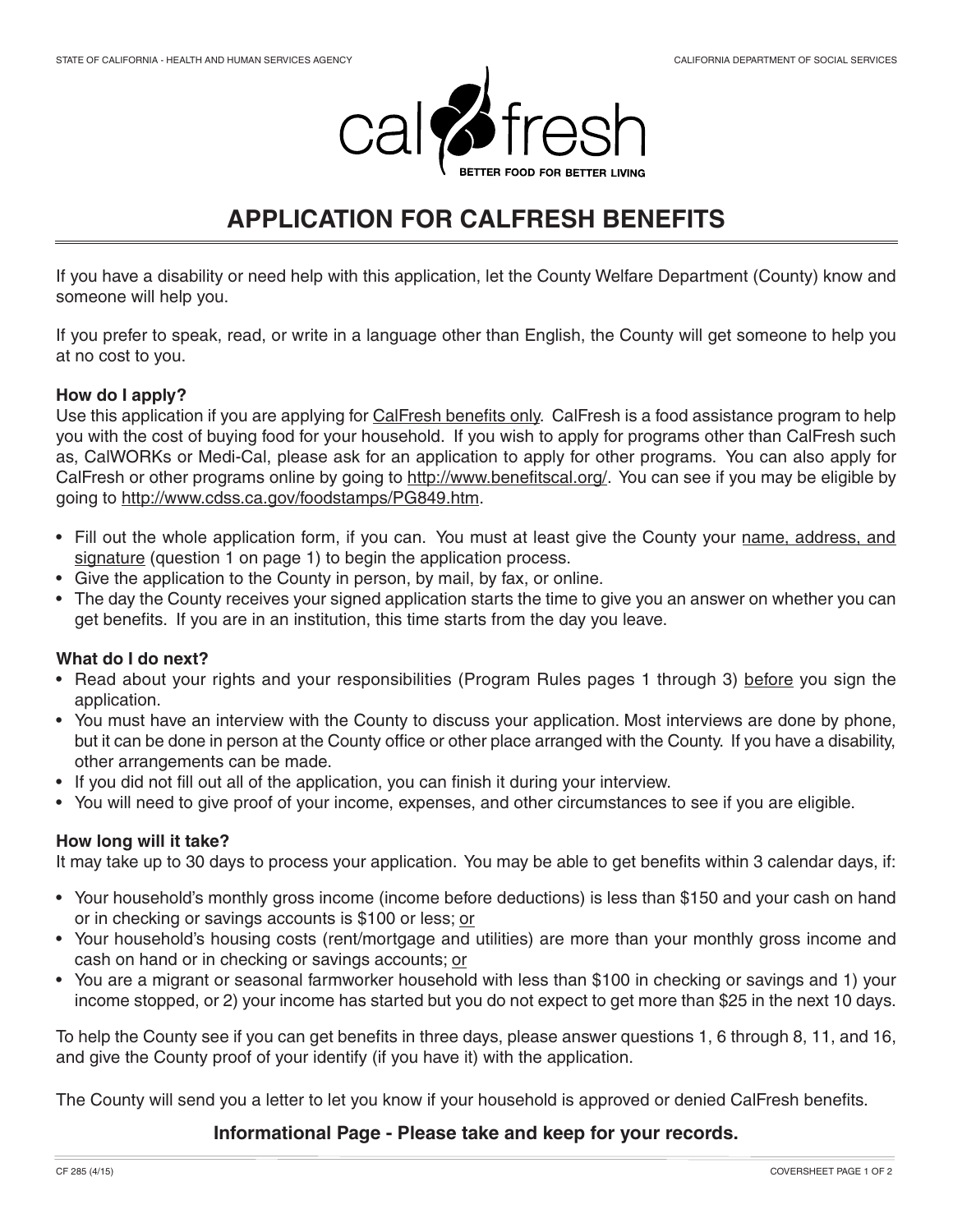# **What do I need for my interview?**

To avoid delays, bring proof of the following with you to your interview. Keep your interview even if you do not have the proof. The County may be able to help if you need help getting proof. During the interview, the County will go over the information on the application and will ask you questions to see if you can get CalFresh benefits and the amount of benefits you can get.

# **Proof Needed to Get Benefits**

- Identification (Driver's License, State ID card, passport).
- Where you live (a rental agreement, current bill with your address listed).
- Social Security Numbers (see note below about certain noncitizens).
- Money in the bank for all the people in your household (recent bank statements).
- Earned income of everyone in your household for the past 30 days (recent pay stubs, a work statement from an employer). **NOTE:** If selfemployed, income and expense or tax records.
- Unearned income (Unemployment benefits, SSI, Social Security, Veteran's benefits, child support, worker's compensation, school grants or loans, rental income, etc.).
- Lawful immigration status **ONLY** for noncitizens applying for benefits (an Alien Registration Card, visa)

**NOTE:** Certain noncitizens applying for immigration status based on domestic violence, crime prosecution or trafficking may not need this proof. They also may not need a Social Security Number.

# **How do I get/use my CalFresh benefits?**

# **Proof Needed to Get More CalFresh Benefits**

- Housing costs (rent receipts, mortgage bills, property tax bill, insurance documents).
- Phone and utility costs.
- Medical expenses for anyone in your household who is elderly (60 and older) or disabled.
- Child and adult care costs due to someone working, looking for work, attending training or school, or participating in a required work activity.
- Child support paid by a person in your household.

- The County will mail or give you a plastic Electronic Benefit Transfer (EBT) card. Benefits will be put on the card when your application is approved. Sign your card when you get it. You will set up a Personal Identification Number (PIN) to use your card.
- If your EBT card is lost, stolen, or destroyed, or you think someone may know your PIN number that you don't want to use your benefits call (877) 328-9677 or call the County right away. Make sure all responsible adults and your authorized representative also know how to report one of these problems right away. If you do not report that another person you do not want to spend your benefits has your PIN and you do not get your PIN changed, any benefits used will not be replaced.
- You can use your CalFresh benefits to buy almost all foods, as well as seeds and plants to grow your own food. You cannot buy alcohol, tobacco, pet food, some types of cooked food, or anything that is not food (like toothpaste, soap, or paper towels).
- CalFresh benefits are accepted at most grocery stores and other places that sell food. For a list of locations near you that accept EBT please go to: https://www.ebt.ca.gov or https://www.snapfresh.org.
- CalFresh benefits are only for you and your household members. Keep your benefits safe. Do not give out your PIN number. Do not keep your PIN number with your EBT card.

#### **What if I am homeless?**

Please let the County know right away if you are homeless so they can help you figure out an address to use to accept your application and get notices from the County regarding your case. For CalFresh, homeless means you are:

- A. Staying in a supervised shelter, halfway house, or similar place.
- B. Staying at the home of another person or family for no more than 90 days straight.
- C. Sleeping in a place not designed for, or normally used as, a place to sleep (e.g., a hallway, a bus station, a lobby, or similar places).

# **Informational Page - Please take and keep for your records.**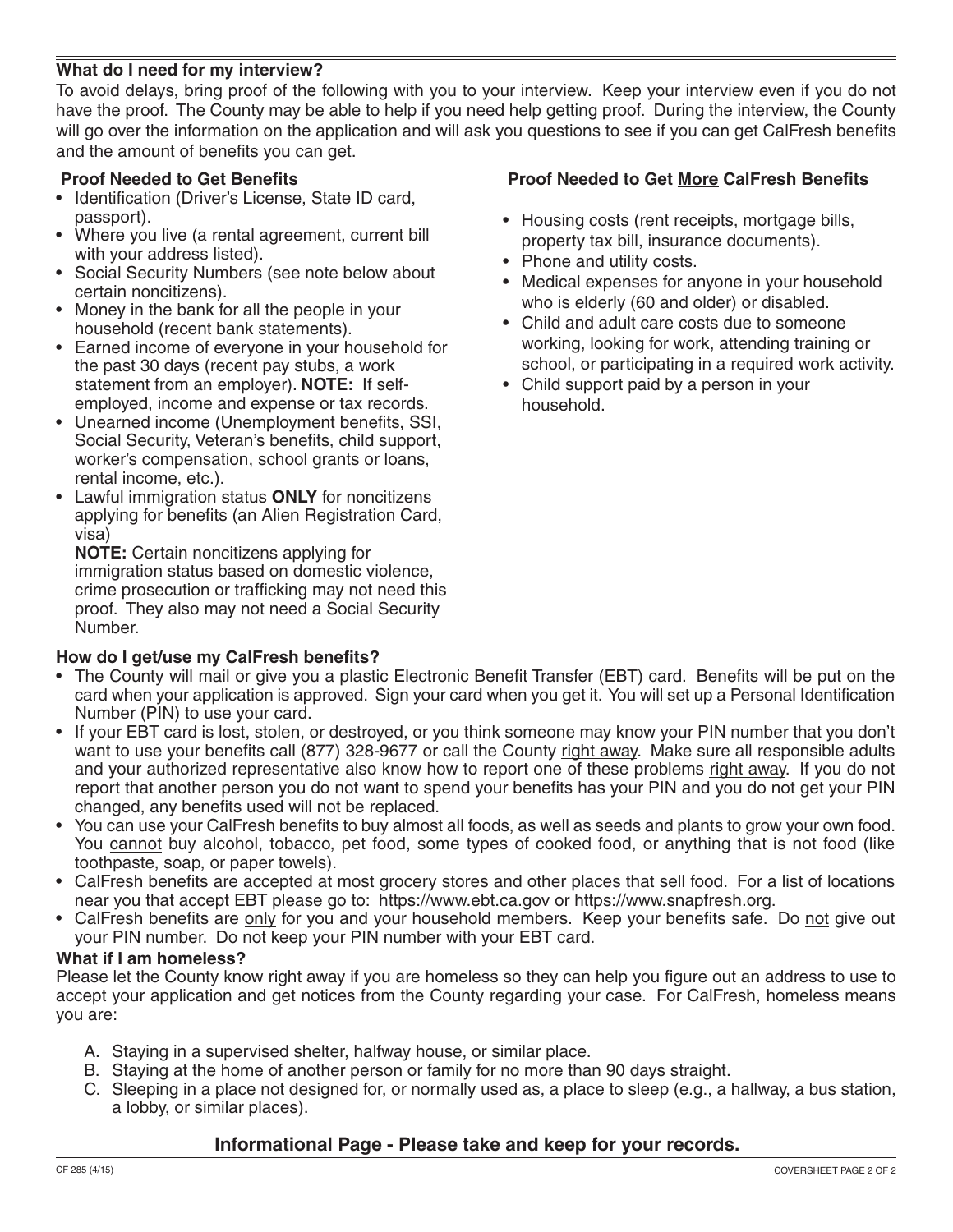# **RIGHTS AND RESPONSIBILITIES**

# **You have a responsibility to:**

- Give the County all information needed to determine your eligibility.
- Give the County proof of the information you have when it is needed.
- Report changes as required. The County will give you information about what, when, and how to report. If you don't meet your household's reporting requirements your case will be closed or your CalFresh benefits may be lowered or stopped.
- Look for, get, and keep a job or participate in other activities if the County tells you that it is required in your case.
- Fully cooperate with County, State, or federal personnel if your case is selected for review or investigation to ensure that your eligibility and benefit level were correctly figured. Failure to cooperate in these reviews will result in loss of your benefits.
- Pay back any CalFresh benefits that you were not eligible to get.

# **You have the right to:**

- Turn in an application for CalFresh giving only your name, address, and signature.
- Have an interpreter provided by the State at no cost if you need one.
- Have information given to the County kept confidential, unless directly related to the administration of County programs.
- Withdraw your application at any time prior to the County determining eligibility.
- Ask for help to fill out your application for CalFresh and get an explanation of the rules.
- Ask for help to get proof that is needed.
- Be treated with courtesy, consideration, and respect, and not be discriminated against.
- Get CalFresh benefits within 3 days if you qualify for Expedited Service.
- Be interviewed in a reasonable amount of time by the County when you apply and to have your eligibility determined within 30 days.
- Get at least 10 days to give the County proof that is needed to make a determination of eligibility.
- Get written notice at least 10 days before the County lowers or stops your CalFresh benefits.
- Discuss your case with the County and to review your case when you ask to do so.
- Ask for a State hearing within 90 days if you do not agree with the County about your CalFresh case. If you ask for a hearing before an action on your CalFresh case takes place, your CalFresh benefits will stay the same until the hearing or the end of your certification period, whichever is earlier. You can ask the County to let your benefits change until after the hearing to avoid having to pay back any over paid benefits. If the Administrative Law Judge rules in your favor, the County will give back to you any benefits that were cut.
- Ask about your hearing rights or for a legal aid referral at the toll-free phone number **1-800-952-5253** or for hearing or speech impaired who use TDD, **1-800-952-8349.** You may get free legal help at your local legal aid or welfare rights office.
- Bring a friend or someone with you to the hearing if you do not want to go alone.
- Get assistance from the County to register to vote.
- Report changes that you are not required to report, if it may increase your CalFresh benefits.
- Give proof of your household's expenses that may help you get more CalFresh benefits. Not giving proof to the County is the same as saying that you do not have that expense and you will not be able to get more CalFresh benefits.
- Let the County know if you would like someone else to use your CalFresh benefits for your household or help with your CalFresh case (Authorized Representative).

# **Please take and keep for your records**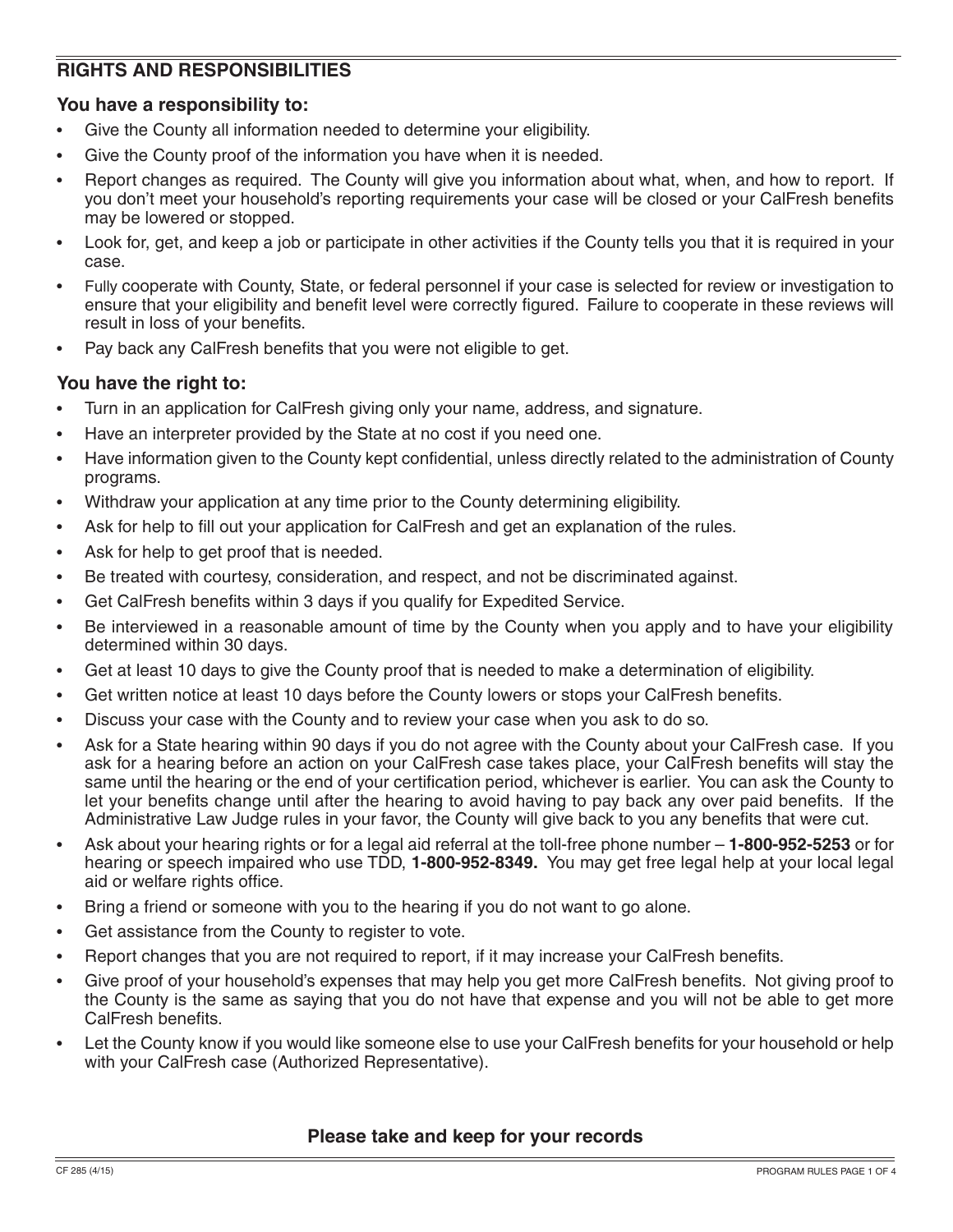# **Program Rules and Penalties**

You are committing a crime if you give false or wrong information, or do not give all the information on purpose to try to get CalFresh benefits that you are not eligible to receive, or to help someone else get benefits that they are not eligible to receive. You must pay back any benefits you get that you were not eligible to receive.

| I understand that if I                                                                                                                                                                                                                                                                                                        | I may                                                                                                                                                                                                                                                                                                                                                                                                                                                                |
|-------------------------------------------------------------------------------------------------------------------------------------------------------------------------------------------------------------------------------------------------------------------------------------------------------------------------------|----------------------------------------------------------------------------------------------------------------------------------------------------------------------------------------------------------------------------------------------------------------------------------------------------------------------------------------------------------------------------------------------------------------------------------------------------------------------|
| Commit an intentional program violation by doing<br>any of the following:                                                                                                                                                                                                                                                     |                                                                                                                                                                                                                                                                                                                                                                                                                                                                      |
| hide information or make false statements<br>$\bullet$<br>use electronic benefit transfer (EBT) cards that belong<br>$\bullet$<br>to someone else or let someone else use my card<br>use CalFresh benefits to buy alcohol or tobacco<br>$\bullet$<br>trade, sell, or give away CalFresh benefits or EBT<br>$\bullet$<br>cards | lose CalFresh benefits for 12 months for the first offense<br>and be required to repay all CalFresh benefits overpaid<br>to me<br>lose CalFresh benefits for 24 months for the second<br>offense and be required to repay all CalFresh benefits<br>overpaid to me<br>lose CalFresh benefits permanently for the third offense<br>and be required to repay all CalFresh benefits overpaid<br>to me<br>be fined up to \$250,000, imprisoned up to 20 years, or<br>both |
| trade CalFresh benefits for controlled substances,<br>such as drugs                                                                                                                                                                                                                                                           | lose CalFresh benefits for 24 months for the first offense<br>lose CalFresh benefits permanently for the second<br>offense.                                                                                                                                                                                                                                                                                                                                          |
| give false information about who I am and where I live<br>so I can get extra CalFresh benefits                                                                                                                                                                                                                                | lose CalFresh benefits for 10 years for each offense                                                                                                                                                                                                                                                                                                                                                                                                                 |
| have been convicted of trading or selling CalFresh<br>$\bullet$<br>benefits worth more than \$500, or trading CalFresh<br>benefits for firearms, ammunition, or explosives                                                                                                                                                    | lose CalFresh benefits permanently                                                                                                                                                                                                                                                                                                                                                                                                                                   |

# **Important Information for Noncitizens**

- You can apply for and get CalFresh benefits for people who are eligible, even if your family includes others who are not eligible. For example, immigrant parents may apply for CalFresh benefits for their U.S. citizen or qualified immigrant children, even though the parents may not be eligible.
- Getting food benefits will not affect you or your family's immigration status. Immigration information is private and confidential.
- The immigration status of noncitizens who are eligible and apply for benefits will be checked with the U.S. Citizenship and Immigration Services (USCIS). Federal law says the USCIS cannot use the information for anything else except cases of fraud.

# **Opting Out**

You do not have to give immigration information, Social Security numbers, or documents for any noncitizen family member(s) who are not applying for CalFresh benefits. The County will need to know their income and resource information to correctly determine your household's benefits. The County will not contact USCIS about the people who don't apply for CalFresh benefits.

# **Use of Social Security Numbers (SSN)**

Everyone applying for CalFresh benefits needs to provide a SSN, if they have one, or proof that they have applied for a SSN (such as a letter from the Social Security Office). The County may deny CalFresh benefits for you or any member of your household who does not give us a SSN. Some people do not have to give SSN's to get help such as, victims of domestic abuse, crime prosecution witnesses, and trafficking victims.

# **Overissuance**

This means you got more CalFresh benefits than you should have. You will have to pay it back even if the County made an error or if it wasn't on purpose. Your benefits may be lowered or stopped. Your SSN may be used to collect the amount of benefits owed, through the courts, other collection agencies, or federal government collection action.

# **Reporting**

Every household that gets CalFresh benefits must report certain changes. Your County will tell you what changes to report, how to report them, and when to report them. Failure to report the changes may result in your CalFresh benefits being lowered or stopped. You can also report if things happen that may increase your benefits, such as getting less income.

# **Please take and keep for your records**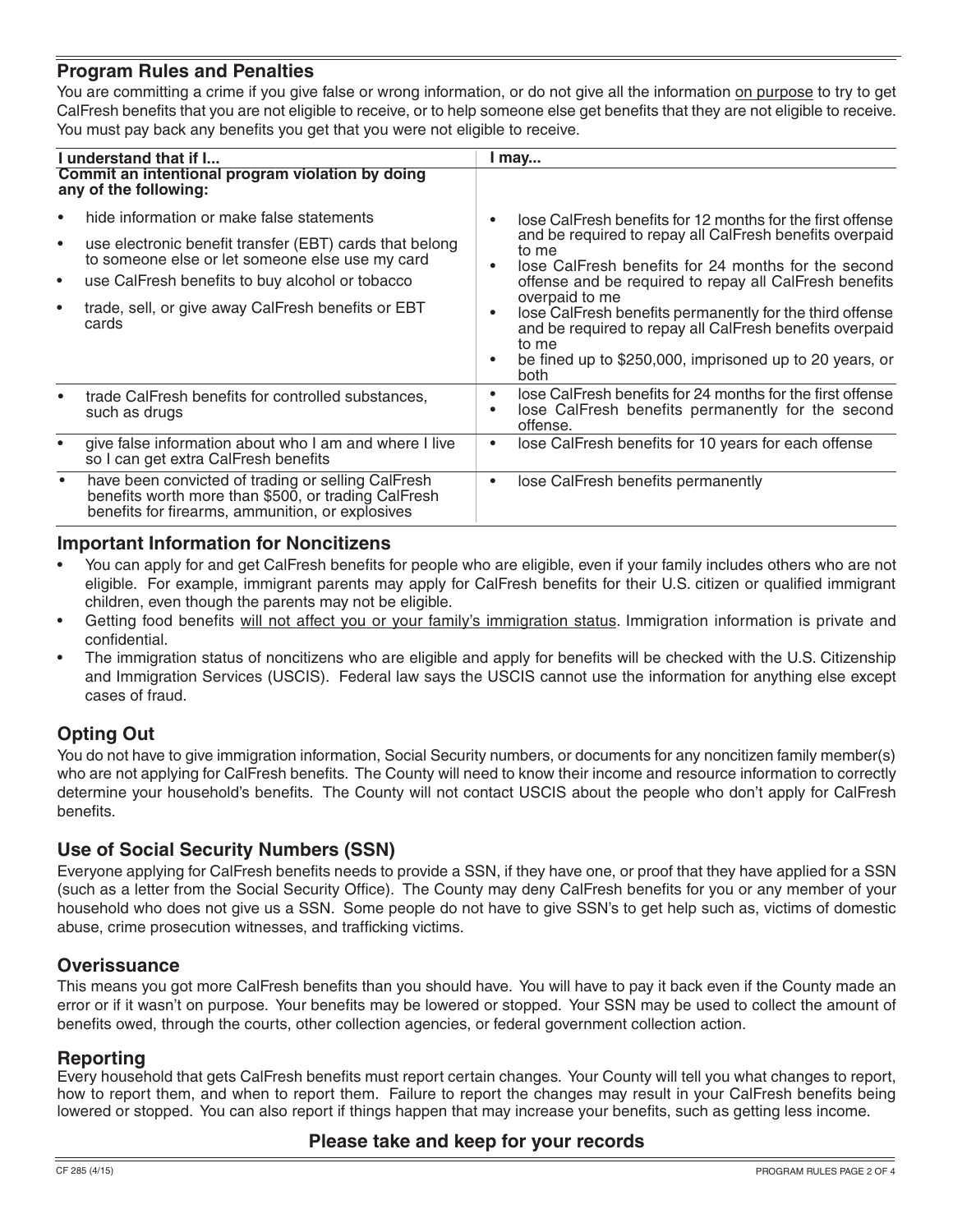# **State Hearing**

You have the right to a State hearing if you do not agree with any action taken regarding your application or your ongoing benefits. You can request a State hearing within 90 days of the County's action and you must tell why you want a hearing. The approval or denial notice you receive from the County will have information on how to request a State hearing. If you ask for a hearing before the action happens, you may be able to keep your CalFresh benefits the same until a decision is made.

#### **Nondiscrimination**

It is the State and County's policy that all people be treated equally, and with respect and dignity. In accordance with federal law and the U.S. Department of Agriculture (USDA) policy, discriminating on the basis of race, color, national origin, sex, age, religion, political beliefs, or disabilities is strictly prohibited.

To file a complaint of discrimination, either contact your County's Civil Rights Coordinator, or write to or call the USDA or California Department of Social Services (CDSS):

USDA, Director Office of Civil Rights, Room 326-W Whitten Building 1400 Independence Ave. S.W. Washington D.C. 20250-9410 1-202-720-5964 (voice and TDD)

CDSS Civil Rights Bureau P.O. BOX 944243, M.S. 8-16-70 Sacramento, CA 94244-2430 1-866-741-6241 (Toll Free)

USDA is an equal opportunity employer.

#### **Privacy Act and Disclosure**

You are giving personal information in the application. The County uses the information to see if you are eligible for benefits. If you do not give the information, the County may deny your application. You have a right to review, change, or correct any information that you gave to the County. The County will not show your information or give it to others unless you give them permission or federal and State law allows them to do so. The County will verify this information through computer matching programs, including the Income and Earnings Verification System (IEVS). This information will be used to monitor compliance with program regulations and for program management. The County may share this information with other federal and State agencies for official examination, law enforcement officials for the purpose of arresting persons fleeing to avoid the law, and private claims collection agencies for claims collection action. The County may verify immigration status of household members applying for benefits by contacting the USCIS. Information the County gets from these agencies may affect your eligibility and level of benefits.

#### **Case File Reviews**

Your case may be selected for additional review to ensure that your eligibility was correctly figured. You must cooperate fully with the County, State, or federal personnel in any investigation or review, including a quality control review. Failure to cooperate in these reviews could result in loss of your benefits.

#### **Work Rules for CalFresh**

The County may assign you to a work program. They will tell you if it is voluntary or if you must do the work program. If you have a mandatory work activity and you do not do it, your benefits may be lowered or stopped.

You may not be eligible for CalFresh if you have recently quit a job.

#### **EBT Usage**

Any benefit taken from your account before you, another household member, or your authorized representative report the EBT card or PIN has been lost or stolen will **not** be replaced.

Any use of your EBT card by you, a household member, your authorized representative, or anyone you voluntarily give your EBT card and PIN to will be considered approved by you and any benefits taken from your account will **not** be replaced.

If you do not report that another person you do not want to spend your benefits has your PIN and you do not get your PIN changed, any benefits used will **not** be replaced.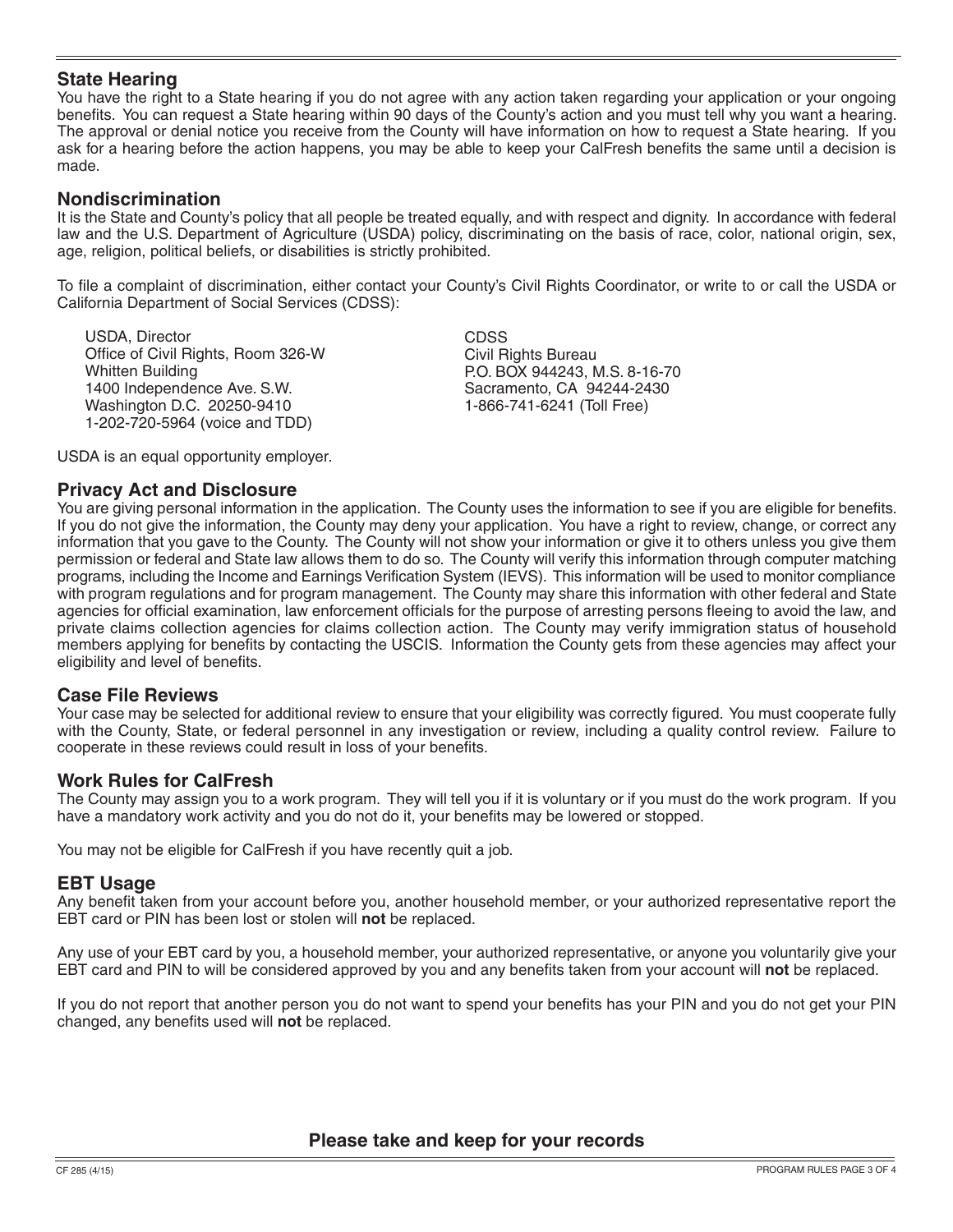# **NOTES**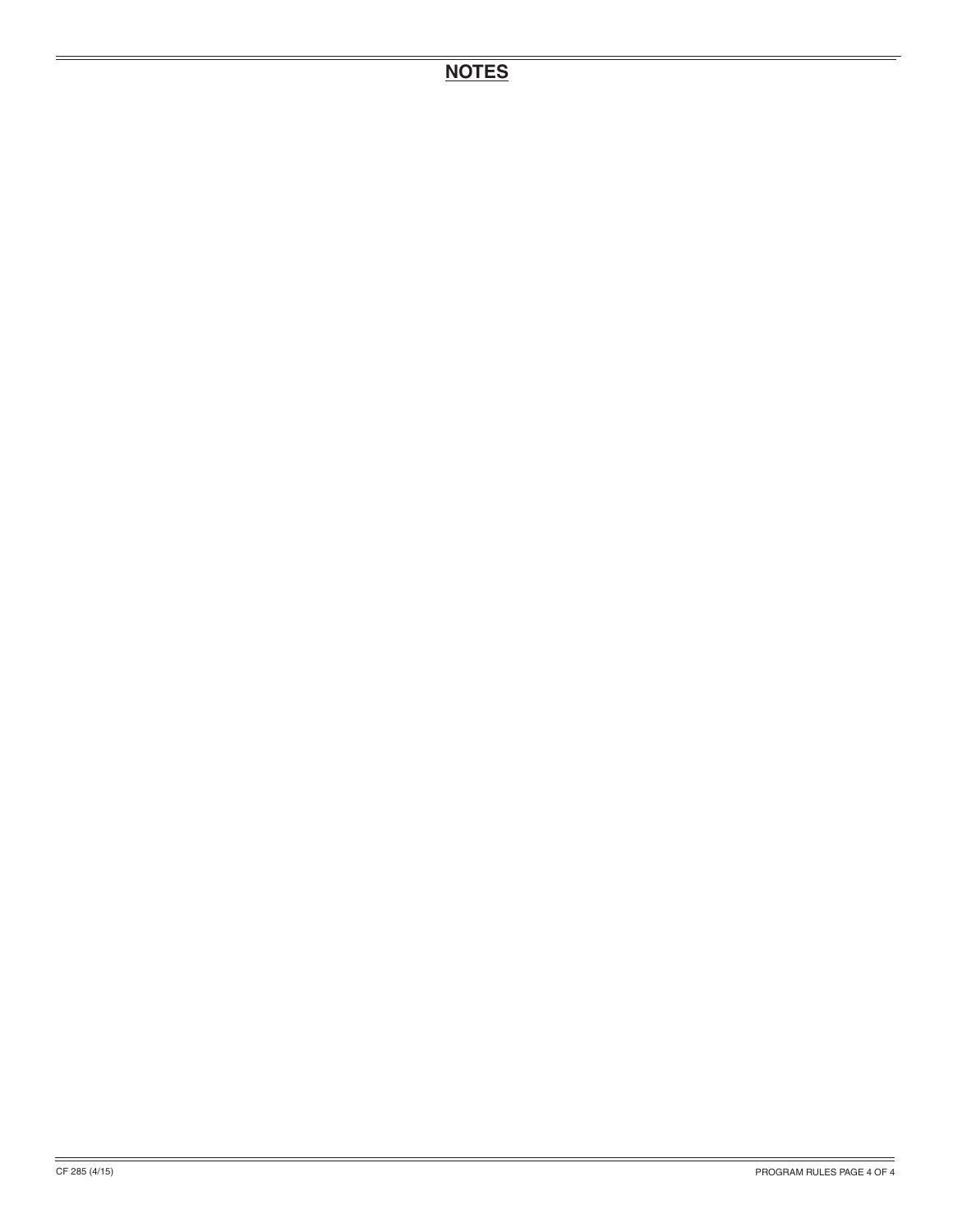#### **Please use black or blue ink because it is easy to read and copies best. Please print your answers. If you need more space to answer a question(s), use page 10 "Additional Writing Space" section and attach additional sheets of paper if needed to provide the information. Please be sure to identify which question you are writing about in the extra space or on the additional sheets of paper.**

| <b>APPLICANT'S INFORMATION</b><br>1.                                                                                                                                                                                                     |                                                                                                    |                                                       |              |                                                                           |  |  |
|------------------------------------------------------------------------------------------------------------------------------------------------------------------------------------------------------------------------------------------|----------------------------------------------------------------------------------------------------|-------------------------------------------------------|--------------|---------------------------------------------------------------------------|--|--|
| NAME (FIRST, MIDDLE, LAST)                                                                                                                                                                                                               |                                                                                                    | OTHER NAMES (MAIDEN, NICKNAMES, ETC.)                 |              | SOCIAL SECURITY NUMBER (IF YOU HAVE<br>ONE AND ARE APPLYING FOR BENEFITS) |  |  |
| HOME ADDRESS OR DIRECTIONS TO YOUR HOME                                                                                                                                                                                                  |                                                                                                    | <b>CITY</b>                                           | <b>STATE</b> | ZIP CODE                                                                  |  |  |
| MAILING ADDRESS (IF DIFFERENT FROM ABOVE)                                                                                                                                                                                                |                                                                                                    | <b>CITY</b>                                           | <b>STATE</b> | <b>ZIP CODE</b>                                                           |  |  |
| <b>HOME PHONE</b>                                                                                                                                                                                                                        | <b>EMAIL ADDRESS</b>                                                                               |                                                       |              |                                                                           |  |  |
| WORK/ALTERNATE/MESSAGE PHONE                                                                                                                                                                                                             |                                                                                                    | I want to get messages about my case by email. $\Box$ |              | Yes $\Box$ No                                                             |  |  |
| Are you homeless? $\Box$ Yes $\Box$ No<br>an address to use to accept your application and get notices from the county about your case.                                                                                                  | If yes, please let the County know right away if you are homeless, so they can help you figure out |                                                       |              |                                                                           |  |  |
| What language do you prefer to read (if not English)?<br>What language do you prefer to speak (if not English)?<br>The County will provide an interpreter at no cost to you. If you are deaf or hard of hearing please check here $\Box$ |                                                                                                    |                                                       |              |                                                                           |  |  |
| Do you have a disability and need help with applying?                                                                                                                                                                                    |                                                                                                    |                                                       |              | <b>No</b><br>Yes                                                          |  |  |
| Are you interested in applying for Medi-Cal? If you answer yes the County will use your answers to<br>find out if you can get Medi-Cal.                                                                                                  |                                                                                                    |                                                       |              | Yes<br><b>No</b>                                                          |  |  |
| Is your household's monthly gross income less than \$150 and cash on hand, or in checking and<br>savings accounts is \$100 or less?                                                                                                      |                                                                                                    |                                                       |              | Yes<br><b>No</b>                                                          |  |  |
| Is your household's combined monthly gross income and cash on hand or in checking and savings accounts<br>is less than the combined cost of rent/mortgage and utilities?                                                                 |                                                                                                    |                                                       |              | Yes<br><b>No</b>                                                          |  |  |
| Is your household a migrant/seasonal farm worker household with liquid resources not exceeding<br>\$100 and either your income stopped or you will not get more than \$25 in the next 10 days?                                           |                                                                                                    |                                                       |              | Yes<br><b>No</b>                                                          |  |  |
|                                                                                                                                                                                                                                          |                                                                                                    |                                                       |              |                                                                           |  |  |

I understand that by signing this application under penalty of perjury (making false statements), that:

- I read, or had read to me, the information in this application and my answers to the questions in this application.
- My answers to the questions are true and complete to the best of my knowledge.
- Any answers I may give for my application process will be true and complete to the best of my knowledge.
- I read or had read to me and I understand and agree to the Rights and Responsibilities (Program Rules Page 1) for the CalFresh Program.
- I read, or had read to me, the CalFresh Program Rules and Penalties (Program Rules Pages 2 through 3).
- I understand that giving false or misleading statements or misrepresenting, hiding or withholding facts to establish eligibility for CalFresh is fraud. Fraud can cause a criminal case to be filed against me and/or I may be barred for a period of time (or life) from getting CalFresh benefits.
- I understand that Social Security Numbers or immigration status for household members applying for benefits may be shared with the appropriate government agencies as required by federal law.

| SIGNATURE OF APPLICANT(OR ADULT HOUSEHOLD MEMBER/ AUTHORIZED REPRESENTATIVE*/GUARDIAN) | <b>DATE</b> |
|----------------------------------------------------------------------------------------|-------------|
|                                                                                        |             |
|                                                                                        |             |
|                                                                                        |             |

**\*If you have an Authorized Representative please complete question 2 on the next page.**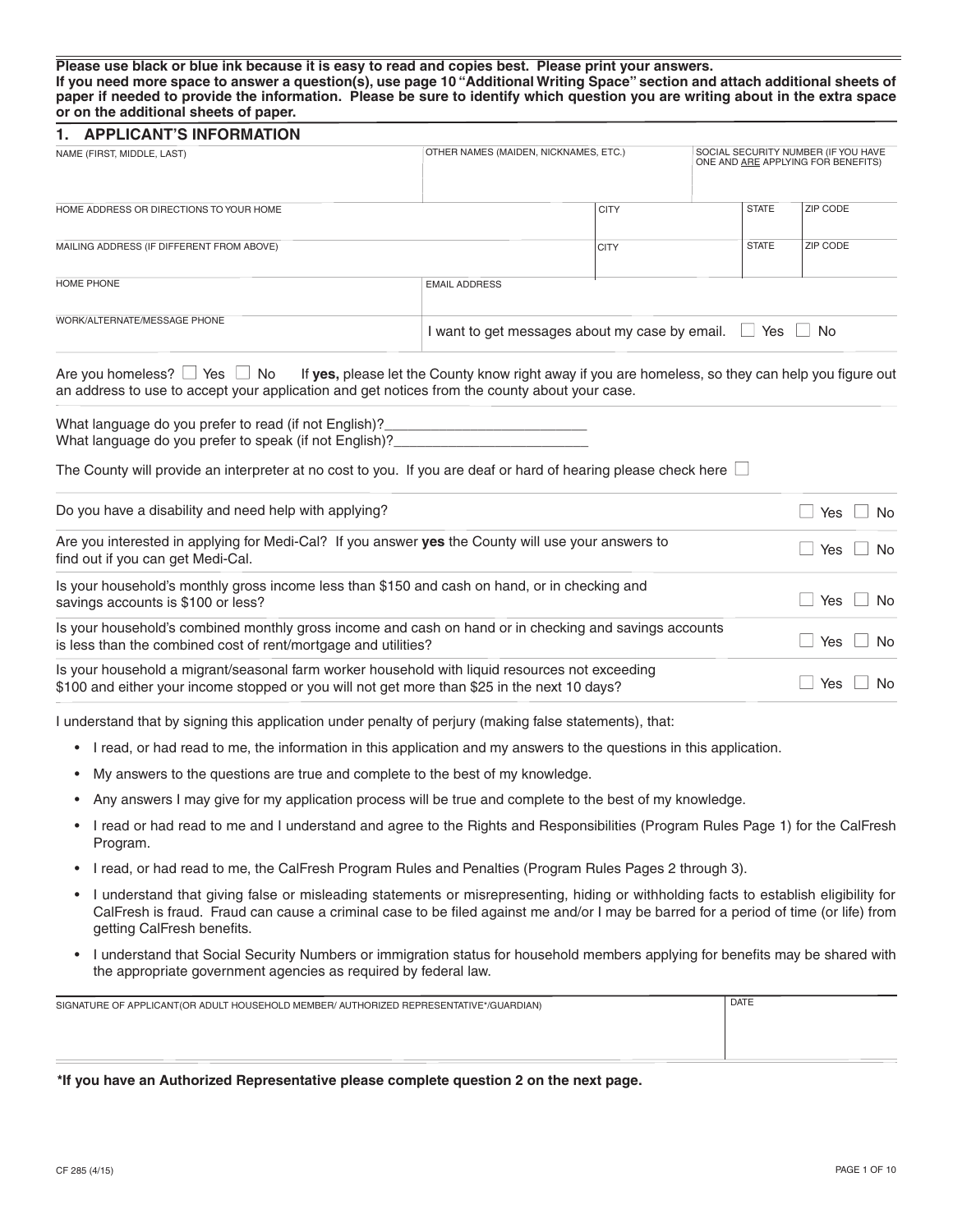#### **2. HOUSEHOLD'S AUTHORIZED REPRESENTATIVE**

You may authorize someone 18 years or older to help your household with your CalFresh benefits. This person can also speak for you at the interview, help you complete forms, shop for you, and report changes for you. You will have to repay any benefits you may get by mistake because of information this person gives the County and any benefits you didn't want them to spend will not be replaced. If you are an Authorized Representative you will need to give the County proof of identity for yourself and the applicant.

| Do you want to name someone to help you with your CalFresh case? $\Box$ Yes<br>$\vert$ No<br>If yes, complete the following section: |                                                                                                   |                                         |          |  |  |  |  |
|--------------------------------------------------------------------------------------------------------------------------------------|---------------------------------------------------------------------------------------------------|-----------------------------------------|----------|--|--|--|--|
| AUTHORIZED REPRESENTATIVE NAME:                                                                                                      |                                                                                                   | AUTHORIZED REPRESENTATIVE PHONE NUMBER: |          |  |  |  |  |
| If yes, complete the following section:                                                                                              | Do you want to name someone to receive and spend CalFresh benefits for your household? $\Box$ Yes | No                                      |          |  |  |  |  |
| NAME:<br>PHONE NUMBER:                                                                                                               |                                                                                                   |                                         |          |  |  |  |  |
| ADDRESS:                                                                                                                             | <b>CITY</b>                                                                                       | <b>STATE</b>                            | ZIP CODE |  |  |  |  |

#### **3. RACE/ETHNICITY**

Race and ethnicity information is optional. It is requested to assure that benefits are given without regard to race, color, or national origin. Your answers will not affect your eligibility or benefit amount. Check all that apply to you. The law says the County must record your ethnic group and race.

 $\Box$  Check this box if you do not want to give the County information about your race and ethnicity. If you do not, the County will enter this information for civil rights statistics only.

|                              |                                                                                                                                                                                                                                                                                                                                                                                                                           |                           | If you are of Hispanic or Latino origin, do you consider yourself: |
|------------------------------|---------------------------------------------------------------------------------------------------------------------------------------------------------------------------------------------------------------------------------------------------------------------------------------------------------------------------------------------------------------------------------------------------------------------------|---------------------------|--------------------------------------------------------------------|
| <b>ETHNICITY</b>             | Are you Hispanic or Latino?<br>No<br>Yes<br>$\vert \ \ \vert$                                                                                                                                                                                                                                                                                                                                                             | Mexican                   | $\Box$ Puerto Rican<br>Cuban                                       |
|                              |                                                                                                                                                                                                                                                                                                                                                                                                                           |                           |                                                                    |
| <b>RACE/ETHNIC ORIGIN</b>    |                                                                                                                                                                                                                                                                                                                                                                                                                           |                           |                                                                    |
|                              | $\Box$ White $\Box$ American Indian or Alaskan Native                                                                                                                                                                                                                                                                                                                                                                     | Black or African American | Other or Mixed                                                     |
|                              | $\Box$ Asian (If checked, please select one or more of the following):                                                                                                                                                                                                                                                                                                                                                    |                           |                                                                    |
|                              | $\Box$ Filipino $\Box$ Chinese $\Box$ Japanese $\Box$ Cambodian $\Box$ Korean $\Box$ Vietnamese                                                                                                                                                                                                                                                                                                                           |                           | Asian Indian<br>Laotian                                            |
|                              |                                                                                                                                                                                                                                                                                                                                                                                                                           |                           |                                                                    |
|                              | □ Native Hawaiian or Other Pacific Islander (If checked, please select one or more of the following): □ Native Hawaiian                                                                                                                                                                                                                                                                                                   |                           |                                                                    |
| $\Box$ Guamanian or Chamorro | Samoan<br>$\sim$ 100 $\pm$                                                                                                                                                                                                                                                                                                                                                                                                |                           |                                                                    |
|                              | <b>4. INTERVIEW PREFERENCE</b>                                                                                                                                                                                                                                                                                                                                                                                            |                           |                                                                    |
|                              | You or another adult member in your household will need to have an interview with the County to discuss your application and to receive<br>CalFresh benefits. Interviews for CalFresh are usually done by phone, unless you can be interviewed when giving your application to the<br>County is severe currently surfaced in poron intoniour. In poron intonious will only bonnon during the County's pormal office bours |                           |                                                                    |

County in person or would prefer an in-person interview. In-person interviews will only happen during the County's normal office hours.

| $\Box$ Please check this box if you would prefer an in-person interview. |  |  |  |  |
|--------------------------------------------------------------------------|--|--|--|--|

 $\Box$  Please check this box if you need other arrangements due to a disability.

Please check the boxes below for your preferred day and time for an interview:

| Day: □ Today □ Next available day □ Any day □ Monday □ Tuesday □ Wednesday □ Thursday □ Friday      |  |  |  |  |
|-----------------------------------------------------------------------------------------------------|--|--|--|--|
| Time: $\Box$ Early morning $\Box$ Mid-morning $\Box$ Afternoon $\Box$ Late afternoon $\Box$ Anytime |  |  |  |  |

#### **5. OTHER PROGRAMS**

| Have you or anyone in your household ever received public assistance (Temporary Assistance for Needy Families, Medicaid, Supplemental |  |
|---------------------------------------------------------------------------------------------------------------------------------------|--|
| Nutrition Assistance Program [CalFresh], General Assistance (GA)/General Relief (GR), etc.)? □ Yes □ No                               |  |

| IF YES, WHO? | WHERE (COUNTY/STATE)? |
|--------------|-----------------------|
|              |                       |
| IF YES, WHO? | WHERE (COUNTY/STATE)? |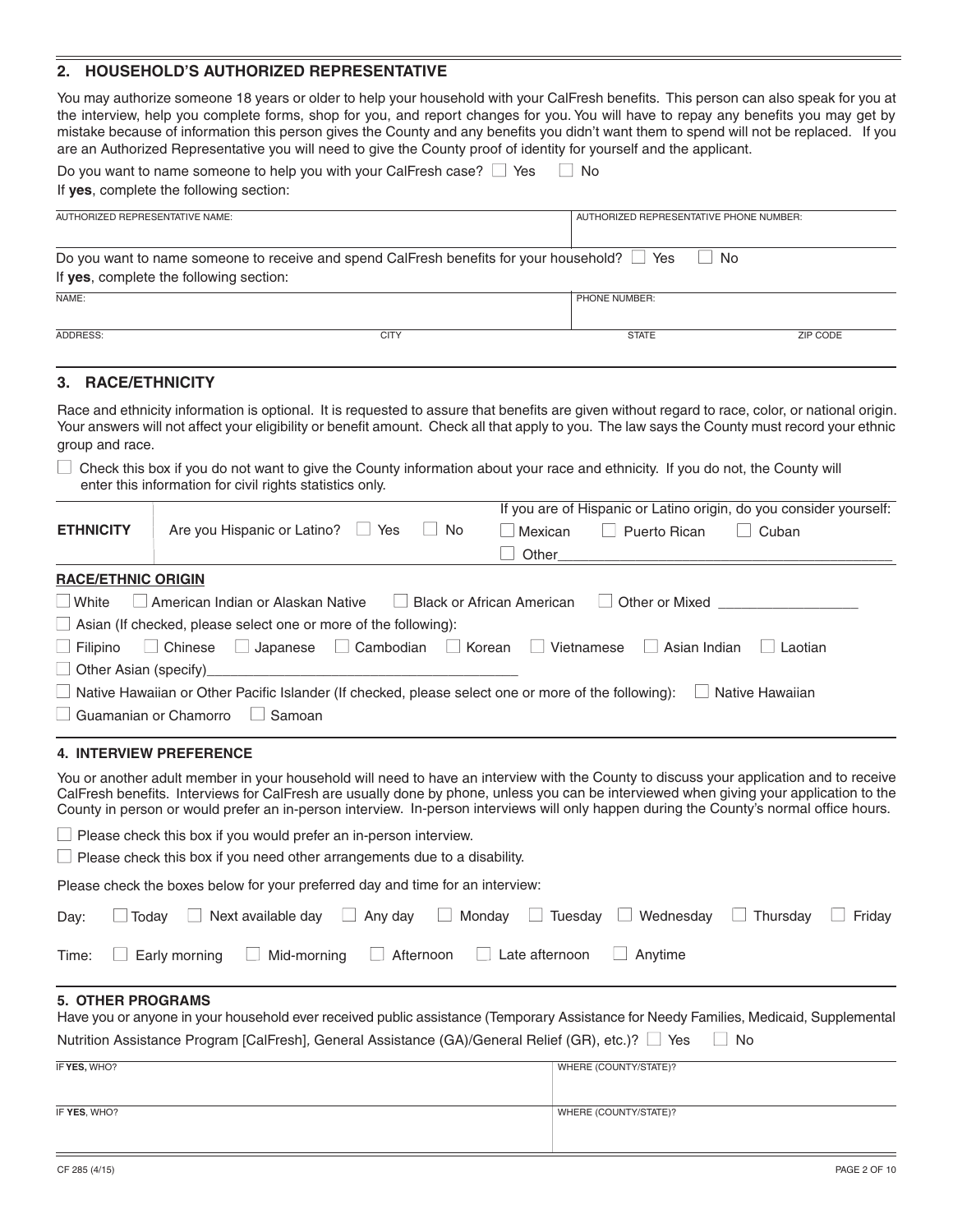#### **6a. HOUSEHOLD'S INFORMATION**

Complete the following information for all persons in the home that you buy and prepare food with, including you. **If applying for noncitizens, please complete question 6b and 6c. If not, go to question 6d.**

Social Security number is optional for members not applying for benefits. You must answer the questions below for each person applying for benefits.

| <b>APPLYING</b><br><b>FOR</b><br><b>BENEFITS</b><br>$(v)$ check Yes<br>or No) | <b>NAME</b><br>(Last, First, Middle Initial) | How is the<br>person<br>related to<br>you? | <b>DATE</b><br><b>OF BIRTH</b> | <b>GENDER</b><br>$(M \t{OR } F)$ | U.S.<br><b>CITIZEN</b> or<br><b>NATIONAL</b><br>$(\vee)$ check Yes<br>or No)<br>If $no$ ,<br>complete<br>question 6b<br>below | <b>SOCIAL SECURITY</b><br><b>NUMBER</b> |
|-------------------------------------------------------------------------------|----------------------------------------------|--------------------------------------------|--------------------------------|----------------------------------|-------------------------------------------------------------------------------------------------------------------------------|-----------------------------------------|
| $\Box$ Yes $\Box$ No                                                          |                                              | <b>SELF</b>                                |                                |                                  | $Yes \Box No$                                                                                                                 |                                         |
| $\Box$ Yes $\Box$ No                                                          |                                              |                                            |                                |                                  | $Yes \tN$                                                                                                                     |                                         |
| $\Box$ Yes $\Box$ No                                                          |                                              |                                            |                                |                                  | $Yes \Box No$                                                                                                                 |                                         |
| $\Box$ Yes $\Box$ No                                                          |                                              |                                            |                                |                                  | $Yes \Box No$                                                                                                                 |                                         |
| $\Box$ Yes $\Box$ No                                                          |                                              |                                            |                                |                                  | $Yes \Box No$                                                                                                                 |                                         |

Please list the names of anyone who lives with you that does not buy and prepare food with you:

| NAME | <b>NAME</b> |
|------|-------------|
|      |             |
| NAME | NAME        |
|      |             |

**6b. NONCITIZEN INFORMATION -** Complete for those listed in question 6a above who are not citizens and are applying for aid.

| <b>Name</b>                                                                                                                           | Date of Entry<br>into U.S.<br>(if known) | Give one of the following (if known):<br><b>Passport Number,</b><br>Alien Registration Number, etc.                                                                                                                                                                | Sponsored?<br>Check Yes or<br>$No)$ If $ves$ ,<br>complete<br>question 6c<br>below: |
|---------------------------------------------------------------------------------------------------------------------------------------|------------------------------------------|--------------------------------------------------------------------------------------------------------------------------------------------------------------------------------------------------------------------------------------------------------------------|-------------------------------------------------------------------------------------|
|                                                                                                                                       |                                          |                                                                                                                                                                                                                                                                    | $\Box$ Yes $\Box$ No                                                                |
|                                                                                                                                       |                                          | DOCUMENT TYPE: THE STATE OF THE STATE OF THE STATE OF THE STATE OF THE STATE OF THE STATE OF THE STATE OF THE STATE OF THE STATE OF THE STATE OF THE STATE OF THE STATE OF THE STATE OF THE STATE OF THE STATE OF THE STATE OF                                     | $\Box$ Yes $\Box$ No                                                                |
|                                                                                                                                       |                                          | DOCUMENT NUMBER: COMPONENT MUMBER:                                                                                                                                                                                                                                 | $\Box$ Yes $\Box$ No                                                                |
|                                                                                                                                       |                                          | Does anyone listed above have at least 10 years (40 quarters) of work history or military service in the USA?                                                                                                                                                      | Yes I<br><b>No</b>                                                                  |
| Does anyone listed above have, or have they applied for, or do they plan to apply for a T-Visa or<br>U-Visa, VAWA petition?           |                                          |                                                                                                                                                                                                                                                                    | $Yes \mid \mid$<br>No.                                                              |
|                                                                                                                                       |                                          |                                                                                                                                                                                                                                                                    |                                                                                     |
| are applying for aid.<br>skip this question.                                                                                          |                                          | 6c. SPONSORED NONCITIZEN INFORMATION - Complete for those listed in question 6b above who are sponsored noncitizens and<br>Did the sponsor sign an I-864? $\Box$ Yes $\Box$ No If yes, please answer the rest of the question. If the sponsor signed an I-134 then |                                                                                     |
| Does the sponsor regularly help with money? $\Box$ Yes $\Box$ No If yes, how much? \$                                                 |                                          |                                                                                                                                                                                                                                                                    |                                                                                     |
| Does the sponsor regularly help with any of the following (check all that apply)?<br>clothes    <br>rent<br>food<br>$\perp$<br>$\Box$ |                                          |                                                                                                                                                                                                                                                                    |                                                                                     |
| <b>SPONSOR'S NAME</b>                                                                                                                 |                                          | WHO IS SPONSORED?                                                                                                                                                                                                                                                  | <b>ISPONSOR'S PHONE NUMBER</b>                                                      |
| <b>SPONSOR'S NAME</b>                                                                                                                 |                                          | WHO IS SPONSORED?                                                                                                                                                                                                                                                  | SPONSOR'S PHONE NUMBER                                                              |
|                                                                                                                                       |                                          |                                                                                                                                                                                                                                                                    |                                                                                     |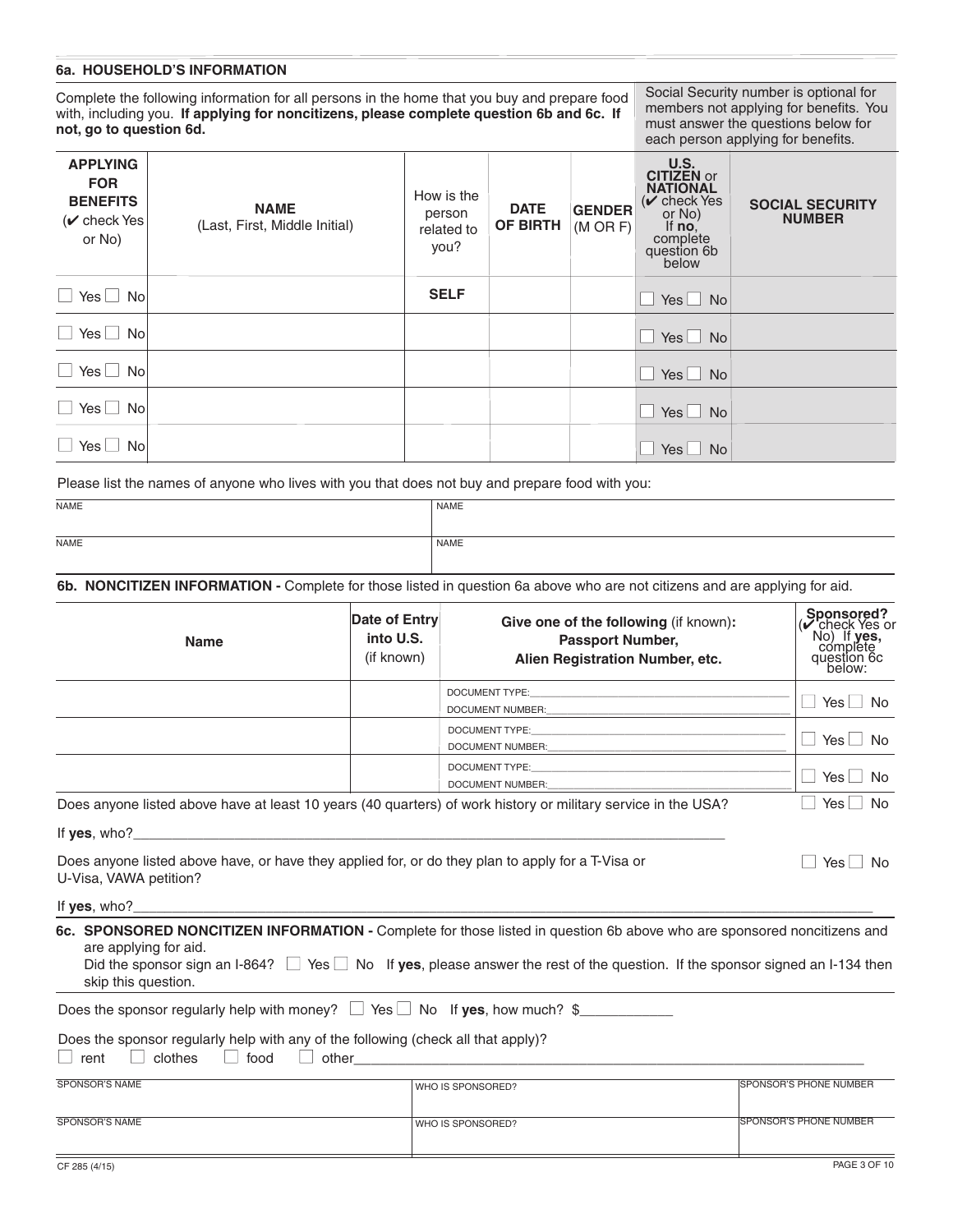#### **6d. Students**

Is anyone who is applying for benefits including you attending a college or vocational school?  $\Box$  Yes  $\Box$  No

If **yes**, please answer this question.

If **no**, skip to the next question.

| <b>Name of Person</b>                                                               | <b>Name of School/Training</b>                                                                                                                                                                                                                                                                                                                                                                                                                                                                                                                                                                                                                                                                                      | <b>Enrolled Status</b><br>$(\vee$ check one) |                                                                            | <b>Are They Working?</b>                                  |  |
|-------------------------------------------------------------------------------------|---------------------------------------------------------------------------------------------------------------------------------------------------------------------------------------------------------------------------------------------------------------------------------------------------------------------------------------------------------------------------------------------------------------------------------------------------------------------------------------------------------------------------------------------------------------------------------------------------------------------------------------------------------------------------------------------------------------------|----------------------------------------------|----------------------------------------------------------------------------|-----------------------------------------------------------|--|
|                                                                                     |                                                                                                                                                                                                                                                                                                                                                                                                                                                                                                                                                                                                                                                                                                                     |                                              | $\Box$ Half-time or more<br>$\Box$ Less than half-time<br>Number of units: | Average work hours<br>per week:_________                  |  |
|                                                                                     |                                                                                                                                                                                                                                                                                                                                                                                                                                                                                                                                                                                                                                                                                                                     |                                              | $\Box$ Half-time or more<br>$\Box$ Less than half-time<br>Number of units: | Average work hours<br>per week:_________                  |  |
|                                                                                     | 6e. Is there a foster child living in your home? $\Box$ Yes $\Box$ No If yes, who?<br>Please answer the following questions about the child(ren):                                                                                                                                                                                                                                                                                                                                                                                                                                                                                                                                                                   |                                              |                                                                            |                                                           |  |
|                                                                                     | Was this child(ren) placed in your home under a dependence order of the court?                                                                                                                                                                                                                                                                                                                                                                                                                                                                                                                                                                                                                                      |                                              |                                                                            | Yes<br>∣No                                                |  |
| be counted as unearned income.                                                      | Do you want the foster care child(ren) counted in your CalFresh case? If yes, the foster care<br>income you receive will be counted as unearned income. If no, the foster care income will not                                                                                                                                                                                                                                                                                                                                                                                                                                                                                                                      |                                              |                                                                            | Yes<br>No                                                 |  |
| Social Security<br>SSI/SSP<br>Cash aid                                              | Do you or anyone you buy and prepare food with get income that does not come from work (unearned)? $\Box$<br>Yes I No<br>If yes, please answer this question. If no, skip to the next question.<br>Check all types of unearned income that apply from these examples (there may be others not listed here):<br>Veteran benefits, or Military pension<br>Lottery/gambling winnings<br>Financial aid (school grants/loans/<br>Help with rent/food/clothing<br>scholarships)<br>Insurance or legal settlements<br>Gift of money<br>CalWORKs/TANF/GA/GR/CAPI<br>Private disability or retirement<br>Unemployment Insurance/<br>Room and board (from your renter)<br>Strike benefits<br>State Disability Insurance (SDI) |                                              |                                                                            |                                                           |  |
| Pension<br>Child/Spousal support<br>Government/railroad disability or<br>retirement | Worker's compensation                                                                                                                                                                                                                                                                                                                                                                                                                                                                                                                                                                                                                                                                                               |                                              |                                                                            |                                                           |  |
| Person getting the money?                                                           | From where?                                                                                                                                                                                                                                                                                                                                                                                                                                                                                                                                                                                                                                                                                                         | How<br>much?                                 | How often received?<br>(once, weekly, monthly, or<br>other)                | <b>Expect to</b><br>continue?<br>$(V$ Check<br>Yes or No) |  |
|                                                                                     |                                                                                                                                                                                                                                                                                                                                                                                                                                                                                                                                                                                                                                                                                                                     | \$                                           |                                                                            | $\Box$ No<br>_l Yes l                                     |  |
|                                                                                     |                                                                                                                                                                                                                                                                                                                                                                                                                                                                                                                                                                                                                                                                                                                     | \$                                           |                                                                            | $\Box$ No<br>$\Box$ Yes $\Box$                            |  |
|                                                                                     |                                                                                                                                                                                                                                                                                                                                                                                                                                                                                                                                                                                                                                                                                                                     | \$                                           |                                                                            | $\Box$ No<br>$\Box$ Yes $\Box$                            |  |
|                                                                                     |                                                                                                                                                                                                                                                                                                                                                                                                                                                                                                                                                                                                                                                                                                                     | \$                                           |                                                                            | $\Box$ Yes<br>No                                          |  |

If this income is not expected to continue, please explain: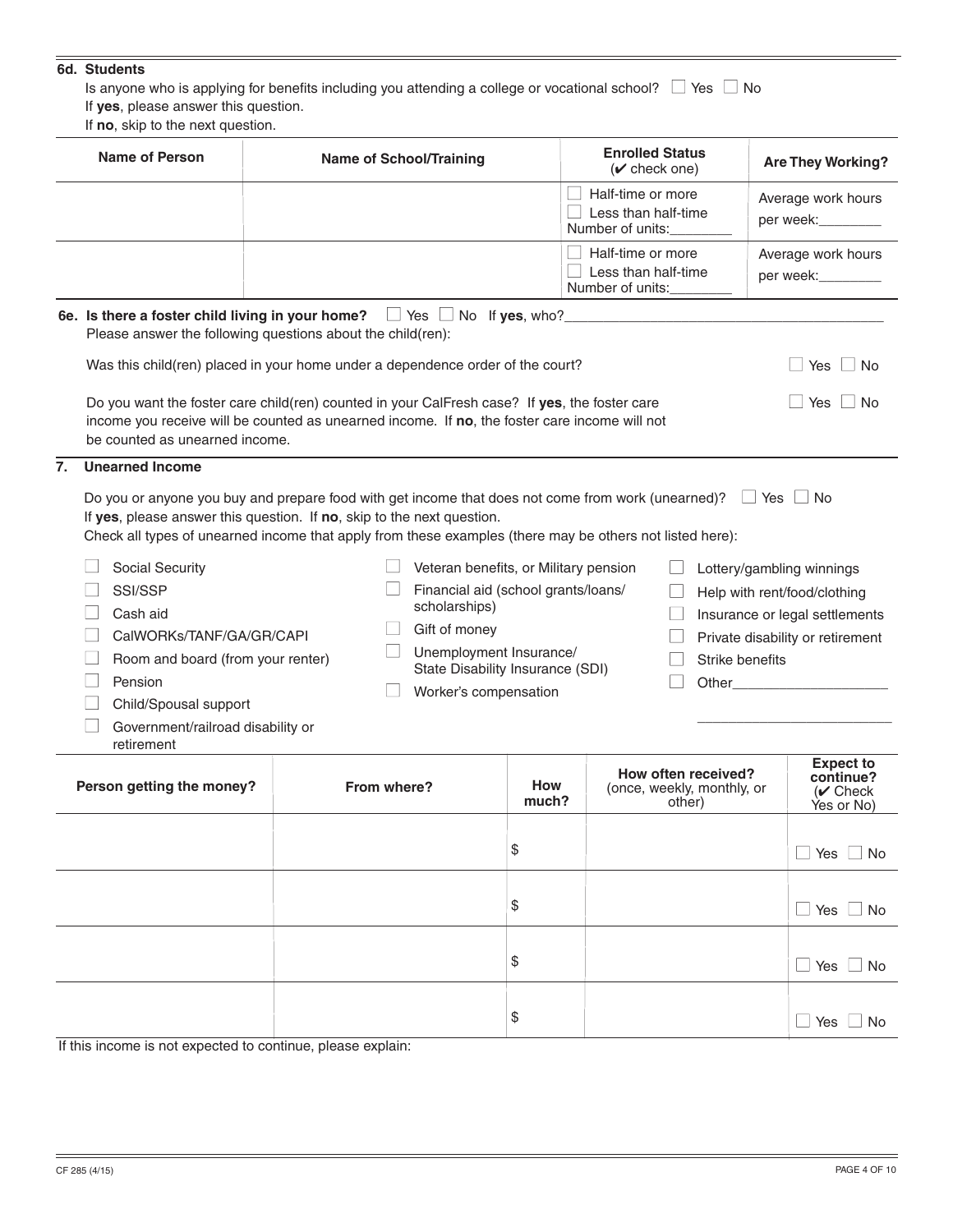#### **8. Earned income**

Do you or anyone you buy and prepare food with have income from a job (earned income)?  $\Box$  Yes  $\Box$  No If **yes**, please answer this question. If **no**, skip to the question 9.

**NOTE:** If self-employed fill out question 8a.

Please list all income **before** taxes or other deductions are taken out (gross income).

Examples of earned income are (these examples can be full-time, temporary, seasonal, or training, and there may be others not listed here):

| Wages                 | • Commissions                         | $\bullet$ Tips                    |                       | • Salaries                   |                                                        | • Work study (students)                                             |                                                           |
|-----------------------|---------------------------------------|-----------------------------------|-----------------------|------------------------------|--------------------------------------------------------|---------------------------------------------------------------------|-----------------------------------------------------------|
| <b>Person working</b> | <b>Employer's name and</b><br>address | <b>Employer's</b><br>phone number | <b>Hourly</b><br>rate | Average<br>hours per<br>week | How often<br>paid?<br>(Once weekly,<br>monthly, other) | <b>Total gross</b><br>earned<br>income<br>received<br>this<br>month | <b>Expect to</b><br>continue?<br>$(V$ Check<br>Yes or No) |
|                       |                                       |                                   | \$                    |                              |                                                        | \$                                                                  | Yes<br>No<br>$\blacksquare$                               |
|                       |                                       |                                   | \$                    |                              |                                                        | \$                                                                  | Yes<br><b>No</b><br>$\mathcal{L}$                         |
|                       |                                       |                                   | \$                    |                              |                                                        | \$                                                                  | Yes<br><b>No</b>                                          |
|                       |                                       |                                   | \$                    |                              |                                                        | \$                                                                  | Yes<br>$\mathcal{L}$<br>No                                |

If this income is not expected to continue, please explain:

| Yes<br>Has anyone lost a job, changed jobs, quit a job, or reduced work hours within the last 60 days?<br>l No |                                   |                  |  |  |  |
|----------------------------------------------------------------------------------------------------------------|-----------------------------------|------------------|--|--|--|
| IF YES, WHO?                                                                                                   | DATE OF JOB LOSS, QUIT, OR CHANGE | DATE OF LAST PAY |  |  |  |
| REASON?                                                                                                        |                                   |                  |  |  |  |
| $\Box$ Yes $\Box$ No<br>Is anyone on strike?                                                                   |                                   |                  |  |  |  |
| IF YES, WHO?                                                                                                   | DATE WENT ON STRIKE               | DATE OF LAST PAY |  |  |  |

REASON?

#### **8a. Self-Employment**

Self-employed household members may deduct actual self-employment expenses or take a standard 40% deduction off of self-employment income. If you choose actual expenses, you will need to give the County proof of the expenses.

| <b>Person</b><br>self-employed | Date business<br>started | Type of business and name | <b>Gross</b><br>monthly<br>income | Self-employment expenses<br>(please $\mathbf v$ check one) |
|--------------------------------|--------------------------|---------------------------|-----------------------------------|------------------------------------------------------------|
|                                |                          |                           | \$                                | 40% flat rate<br>Actual expenses \$                        |
|                                |                          |                           | \$                                | 40% flat rate<br>Actual expenses \$                        |
|                                |                          |                           | \$                                | 40% flat rate<br>Actual expenses \$                        |
|                                |                          |                           | \$                                | 40% flat rate<br>Actual expenses \$                        |
|                                |                          |                           | \$                                | 40% flat rate<br>Actual expenses \$                        |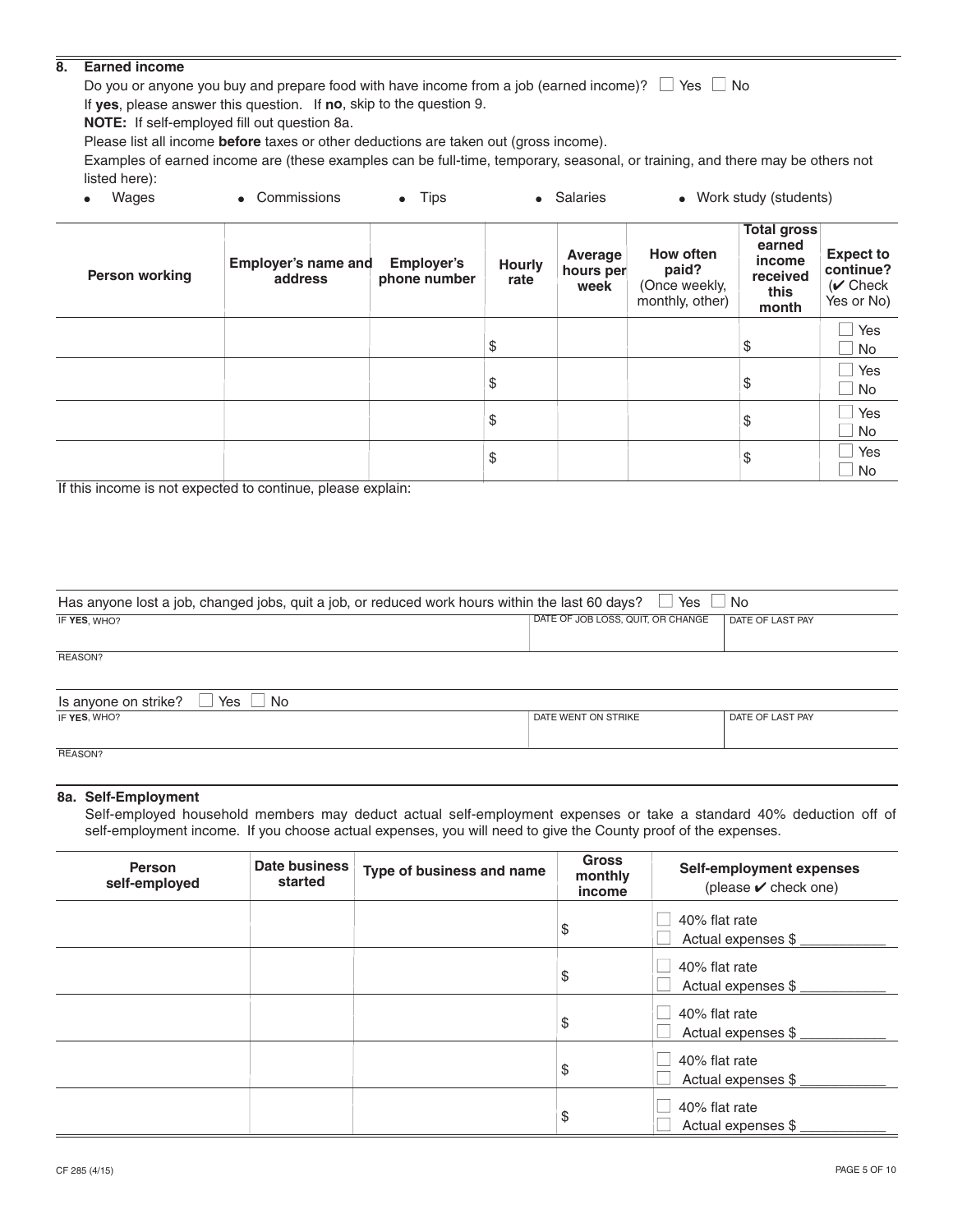#### **9. Household's Child/Adult Care Expenses**

Do you or anyone you buy and prepare food with pay for the care of a child, disabled adult, or other dependent so you or the other person can go to work, school, training, or look for a job?  $\Box$  Yes  $\Box$  No If **yes,** please answer this question. If **no,** skip to the next question.

| Who gets care? | Who gives care?<br>(name and address of provider)                                            |                   | <b>Amount</b><br>paid? | How often<br>paid?<br>(weekly/monthly,<br>other) |
|----------------|----------------------------------------------------------------------------------------------|-------------------|------------------------|--------------------------------------------------|
|                |                                                                                              |                   | \$                     |                                                  |
|                |                                                                                              |                   | S                      |                                                  |
|                |                                                                                              |                   | S                      |                                                  |
|                |                                                                                              |                   | S                      |                                                  |
|                | Does anyone help your household pay all or part of your child/adult care costs listed above? | $\Box$ Yes $\Box$ |                        | $\Box$ No If yes, complete below:                |

| Who gets care? | Who helps pay? | Amount<br>paid? | How often<br>paid?<br>(weekly/monthly,<br>other) |
|----------------|----------------|-----------------|--------------------------------------------------|
|                |                | S               |                                                  |
|                |                | '\$             |                                                  |

#### **10. Child Support Payments**

Are you or anyone you buy and prepare food with legally obligated to pay child support,

including back child support? ■ Yes ■ No If **yes**, please answer this question. If **no**, skip to the next question.

| Who pays child support? | Name of child(ren) for whom child support is paid: | <b>Amount</b><br>paid? | How often paid<br>(weekly/monthly,<br>other) |
|-------------------------|----------------------------------------------------|------------------------|----------------------------------------------|
|                         |                                                    |                        |                                              |
|                         |                                                    | ъ                      |                                              |

#### **11. Household Expenses**

Are you or anyone you buy and prepare food with responsible for any household expenses?  $\Box$  Yes  $\Box$  No If yes, please answer this question. If **no**, skip to the next question.

**NOTE:** Do not enter amounts paid by housing assistance such as HUD or Section 8. The heating and cooling, telephone, other utilities, and the homeless shelter are set allowances and you do not need to fill in the actual amount owed.

| <b>Type of Expenses</b>                                                                                                                  | Have<br><b>Expense?</b> | Who pays?      | Amount<br>Owed  | <b>How often billed?</b><br>(weekly/monthly) |
|------------------------------------------------------------------------------------------------------------------------------------------|-------------------------|----------------|-----------------|----------------------------------------------|
| Rent or house payment                                                                                                                    | Yes I<br>No.            |                | \$              |                                              |
| Property taxes and insurance (if billed separately from<br>rent or mortgage)                                                             | <b>No</b><br>Yes        |                | \$              |                                              |
| Gas, electric, or other fuel used for heating or cooling,<br>such as firewood or propane (if billed separately from<br>rent or mortgage) | N <sub>0</sub><br>l Yes |                |                 |                                              |
| Telephone/cell phone                                                                                                                     | Yes     No              |                |                 |                                              |
| Homeless Shelter Expense                                                                                                                 | No.<br>Yes              |                |                 |                                              |
| Water, sewage, garbage                                                                                                                   | No.<br>l Yes            |                |                 |                                              |
| Does anyone not in your household help you pay for the<br>expenses listed above? $\Box$ Yes $\Box$ No If yes, please<br>complete.        |                         | Who helps pay? | How much?<br>\$ | How often paid?                              |

Does your household receive, or expect to receive, payment from the Low Income Home Energy Assistance Program (LIHEAP)?  $\Box$  Yes  $\Box$  No Program (LIHEAP)?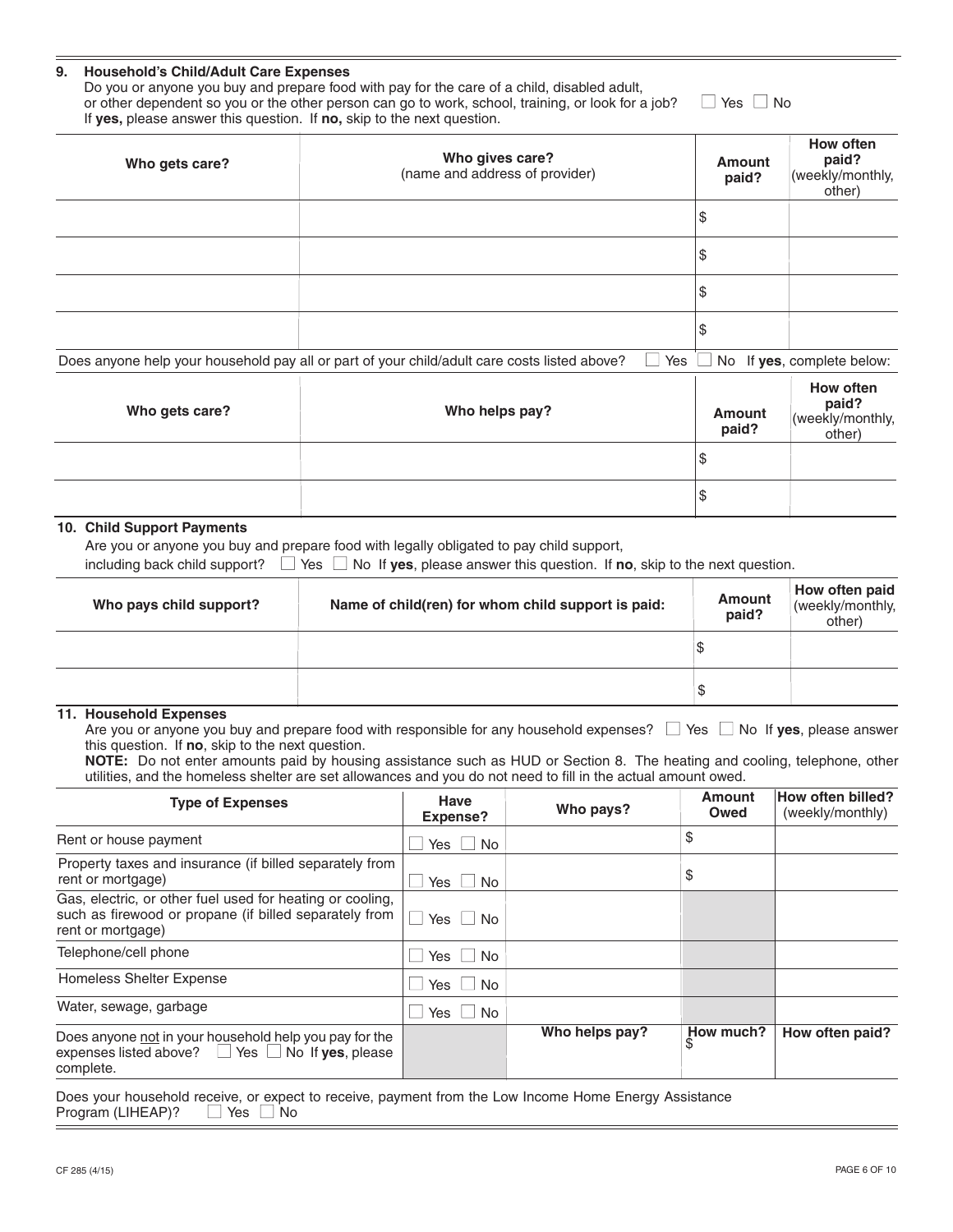|  | 12. Medical Expenses:<br>Are you, or anyone you buy and prepare food with, an elderly (60 or older) or disabled person that has any out-of-pocket medical<br>expenses? $\Box$ Yes $\Box$ No If yes, please answer this question. If no, skip to the next question.<br>NOTE: Do not list spouses or children receiving dependent payments for an SSI or disability and blindness recipient.<br>List expenses you expect to have in the near future. |                      |                                                           |                                                                                                     |  |                                                                                                                   |  |  |
|--|----------------------------------------------------------------------------------------------------------------------------------------------------------------------------------------------------------------------------------------------------------------------------------------------------------------------------------------------------------------------------------------------------------------------------------------------------|----------------------|-----------------------------------------------------------|-----------------------------------------------------------------------------------------------------|--|-------------------------------------------------------------------------------------------------------------------|--|--|
|  | Allowable medical expenses are:                                                                                                                                                                                                                                                                                                                                                                                                                    |                      |                                                           |                                                                                                     |  |                                                                                                                   |  |  |
|  | Medical or dental care                                                                                                                                                                                                                                                                                                                                                                                                                             |                      | Medicare premiums (Medi-Cal share of                      |                                                                                                     |  | Cost of transportation (mileage or fee)                                                                           |  |  |
|  | Hospitalization/outpatient                                                                                                                                                                                                                                                                                                                                                                                                                         | costs, etc.)         |                                                           |                                                                                                     |  | and lodging to obtain medical treatment                                                                           |  |  |
|  | treatment/nursing care                                                                                                                                                                                                                                                                                                                                                                                                                             |                      | Dentures, hearing aids and prosthetics                    |                                                                                                     |  | or services                                                                                                       |  |  |
|  | Prescribed medications                                                                                                                                                                                                                                                                                                                                                                                                                             |                      | Maintaining an attendant necessary due                    |                                                                                                     |  | Prescribed eye glasses and contact                                                                                |  |  |
|  | Health and Hospitalization                                                                                                                                                                                                                                                                                                                                                                                                                         |                      | to age, illness, or infirmity                             |                                                                                                     |  | lenses                                                                                                            |  |  |
|  | insurance policy premiums                                                                                                                                                                                                                                                                                                                                                                                                                          |                      | The number and cost of meals<br>furnished to an attendant |                                                                                                     |  | Prescribed medical supplies and<br>equipment                                                                      |  |  |
|  |                                                                                                                                                                                                                                                                                                                                                                                                                                                    |                      | Prescribed over the counter medications                   |                                                                                                     |  | Service animals expenses<br>(food, vet bills, etc.)                                                               |  |  |
|  |                                                                                                                                                                                                                                                                                                                                                                                                                                                    |                      |                                                           |                                                                                                     |  |                                                                                                                   |  |  |
|  | Name of elderly/disabled person                                                                                                                                                                                                                                                                                                                                                                                                                    | Amount of<br>expense | How often<br>paid?<br>(monthly, weekly,<br>other)         | What type of<br>expense?<br>(prescriptions,<br>dentures.<br>number of meals for<br>attendant, etc.) |  | Will the household be reimbursed<br>for any medical expenses?<br>(by Medi-Cal, insurance,<br>family member, etc.) |  |  |
|  |                                                                                                                                                                                                                                                                                                                                                                                                                                                    |                      |                                                           |                                                                                                     |  | IF YES, BY WHO:                                                                                                   |  |  |
|  |                                                                                                                                                                                                                                                                                                                                                                                                                                                    | \$                   |                                                           |                                                                                                     |  | HOW MUCH: \$                                                                                                      |  |  |
|  |                                                                                                                                                                                                                                                                                                                                                                                                                                                    |                      |                                                           |                                                                                                     |  | IF YES, BY WHO:                                                                                                   |  |  |

HOW MUCH: \$ IF **YES,** BY WHO: HOW MUCH: \$ IF **YES,** BY WHO: HOW MUCH: \$

| If yes, please answer this question. If no, skip to the next question.                                                                                               |  |                                                                                                                                                |                                                    |  |  |  |
|----------------------------------------------------------------------------------------------------------------------------------------------------------------------|--|------------------------------------------------------------------------------------------------------------------------------------------------|----------------------------------------------------|--|--|--|
| • Communal dining facility for the elderly/disabled                                                                                                                  |  | • Food distribution program operated<br>$\bullet$<br>by a Native American reservation                                                          | Other food program                                 |  |  |  |
| IF YES, WHO?                                                                                                                                                         |  | WHERE?                                                                                                                                         |                                                    |  |  |  |
| IF YES, WHO?                                                                                                                                                         |  | WHERE?                                                                                                                                         |                                                    |  |  |  |
| 14. Does anyone who is applying for benefits, including you, live at any of the following?<br>If ves, please answer this question. If no, skip to the next question. |  |                                                                                                                                                | Yes<br>No.                                         |  |  |  |
| • Homeless Shelter<br>• Shelter for battered women<br>• Reservation for Native Americans<br>• Drug/Alcohol rehabilitation center                                     |  | • Group living arrangement for the blind/disabled<br>• Federally subsidized housing<br>• Psychiatric hospital/mental institution<br>• Hospital |                                                    |  |  |  |
| • Correctional facility/Penal institution (Jail or Prison)                                                                                                           |  | • Long-Term Care or Board and Care Facility                                                                                                    |                                                    |  |  |  |
| <b>Person's Name</b>                                                                                                                                                 |  | <b>Name of Institution</b> (center, shelter, facility, etc.)                                                                                   | <b>Expected Date of Release</b><br>(if applicable) |  |  |  |
|                                                                                                                                                                      |  |                                                                                                                                                |                                                    |  |  |  |

**13. Does anyone who is applying for benefits, including you, get food from any of the following?** □ Yes □ No

\$

\$

\$

# **15. Are you or anyone living with you age 60 or older and unable to buy food and fix meals separately**

**because of a disability?** □ Yes □ No

IF **YES,** WHO?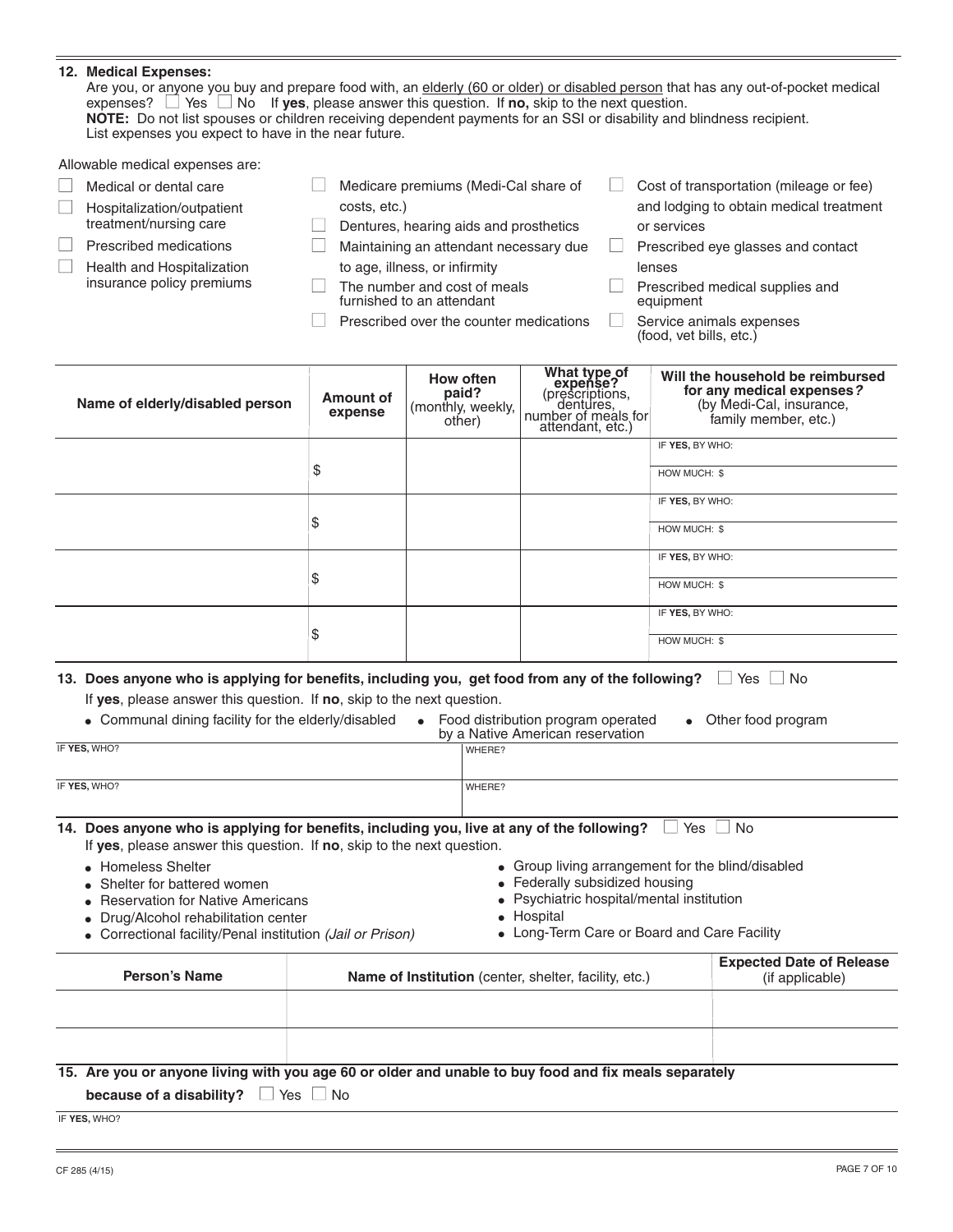| 16. | <b>Household's Resources</b>                                                                                                                                                                                                                                                                                             |                                                                                                                                                                                          |    |                                                                                                                    |                      |  |  |  |
|-----|--------------------------------------------------------------------------------------------------------------------------------------------------------------------------------------------------------------------------------------------------------------------------------------------------------------------------|------------------------------------------------------------------------------------------------------------------------------------------------------------------------------------------|----|--------------------------------------------------------------------------------------------------------------------|----------------------|--|--|--|
|     | Do you or anyone you buy and prepare food with have any resources (cash, money in the bank, Certificate of Deposit,<br>stocks and bonds, etc.)? $\Box$ Yes $\Box$<br>No If yes, please answer this question. If no, skip to the next question.                                                                           |                                                                                                                                                                                          |    |                                                                                                                    |                      |  |  |  |
|     | Check each resource listed below:                                                                                                                                                                                                                                                                                        |                                                                                                                                                                                          |    |                                                                                                                    |                      |  |  |  |
|     | Bank/Credit Union account (Checking)<br>Money Market Account<br><b>Stocks</b><br><b>Mutual Funds</b><br>Bank/Credit Union account (Saving)<br><b>Bonds</b><br>Certificate of Deposit (CD)<br>Safe Deposit box<br>Other:<br>Savings Bond(s)<br>Cash on hand                                                               |                                                                                                                                                                                          |    |                                                                                                                    |                      |  |  |  |
|     | If joint account with another person please say so below.                                                                                                                                                                                                                                                                |                                                                                                                                                                                          |    |                                                                                                                    |                      |  |  |  |
|     |                                                                                                                                                                                                                                                                                                                          | For each box checked above, complete the following information.                                                                                                                          |    |                                                                                                                    |                      |  |  |  |
|     | Where is the resource?<br>How much is<br>In whose name is the<br>(include the name of the bank or company<br>What type of resource?<br>it worth?<br>resource listed?<br>where money is held)                                                                                                                             |                                                                                                                                                                                          |    |                                                                                                                    |                      |  |  |  |
|     | \$                                                                                                                                                                                                                                                                                                                       |                                                                                                                                                                                          |    |                                                                                                                    |                      |  |  |  |
|     | \$                                                                                                                                                                                                                                                                                                                       |                                                                                                                                                                                          |    |                                                                                                                    |                      |  |  |  |
|     |                                                                                                                                                                                                                                                                                                                          |                                                                                                                                                                                          | \$ |                                                                                                                    |                      |  |  |  |
|     |                                                                                                                                                                                                                                                                                                                          |                                                                                                                                                                                          | \$ |                                                                                                                    |                      |  |  |  |
|     |                                                                                                                                                                                                                                                                                                                          |                                                                                                                                                                                          |    | Have you or anyone in your household sold, traded, given away, or transferred a resource in the last three months? | $\Box$ Yes $\Box$ No |  |  |  |
| 17. | <b>Duplicate Benefits</b><br>after September 22, 1996?<br>If yes, who?                                                                                                                                                                                                                                                   | (federal name for food assistance program, known as CalFresh in California) benefits in any state                                                                                        |    | Have you or any member of your household been convicted of fraudulently receiving duplicate SNAP                   | Yes<br><b>No</b>     |  |  |  |
| 18. | <b>Trafficking Benefits</b><br>If yes, who?_                                                                                                                                                                                                                                                                             | Have you or any member of your household ever been convicted of trafficking (allowing use of or<br>selling EBT cards to others) SNAP benefits of \$500 or more after September 22, 1996? |    |                                                                                                                    | $\perp$ No<br>Yes    |  |  |  |
| 19. | <b>Trading Benefits for Drugs</b><br>Have you or any member of your household been found guilty of trading SNAP benefits for drugs<br>after September 22, 1996?<br>Yes<br>$\Box$ No<br>If yes, who?_                                                                                                                     |                                                                                                                                                                                          |    |                                                                                                                    |                      |  |  |  |
| 20. | <b>Trading Benefits for Firearms or Explosives</b><br>Have you or any member of your household been found guilty of trading SNAP benefits for guns,<br>ammunition, or explosives after September 22, 1996?<br>Yes<br><b>No</b><br>If yes, who?_                                                                          |                                                                                                                                                                                          |    |                                                                                                                    |                      |  |  |  |
| 21. | <b>Fleeing Felon</b><br>Are you or any member of your household hiding or running from the law to avoid prosecution, being<br>Yes<br>$\Box$ No<br>taken into custody, or going to jail for a felony crime or attempted felony crime?<br>If yes, who?<br><u> 1989 - Andrea Stadt Britain, amerikansk politik (* 1908)</u> |                                                                                                                                                                                          |    |                                                                                                                    |                      |  |  |  |
| 22. | <b>Probation/Parole Violation</b><br>probation or parole?<br>If yes, who?_                                                                                                                                                                                                                                               | Have you or any member of your household been found by a court of law to be in violation of                                                                                              |    |                                                                                                                    | Yes<br>$\Box$ No     |  |  |  |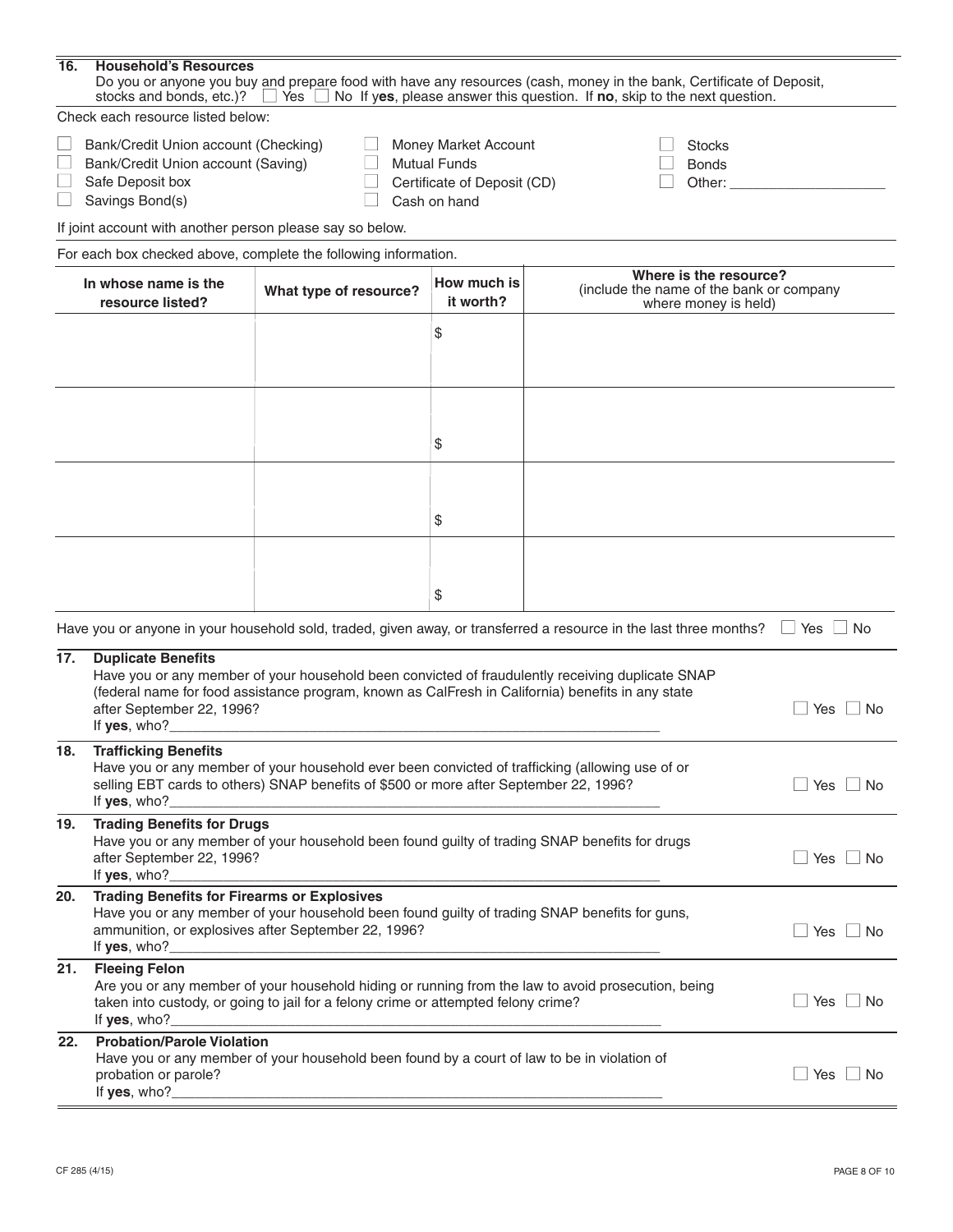# **Additional Writing Space**